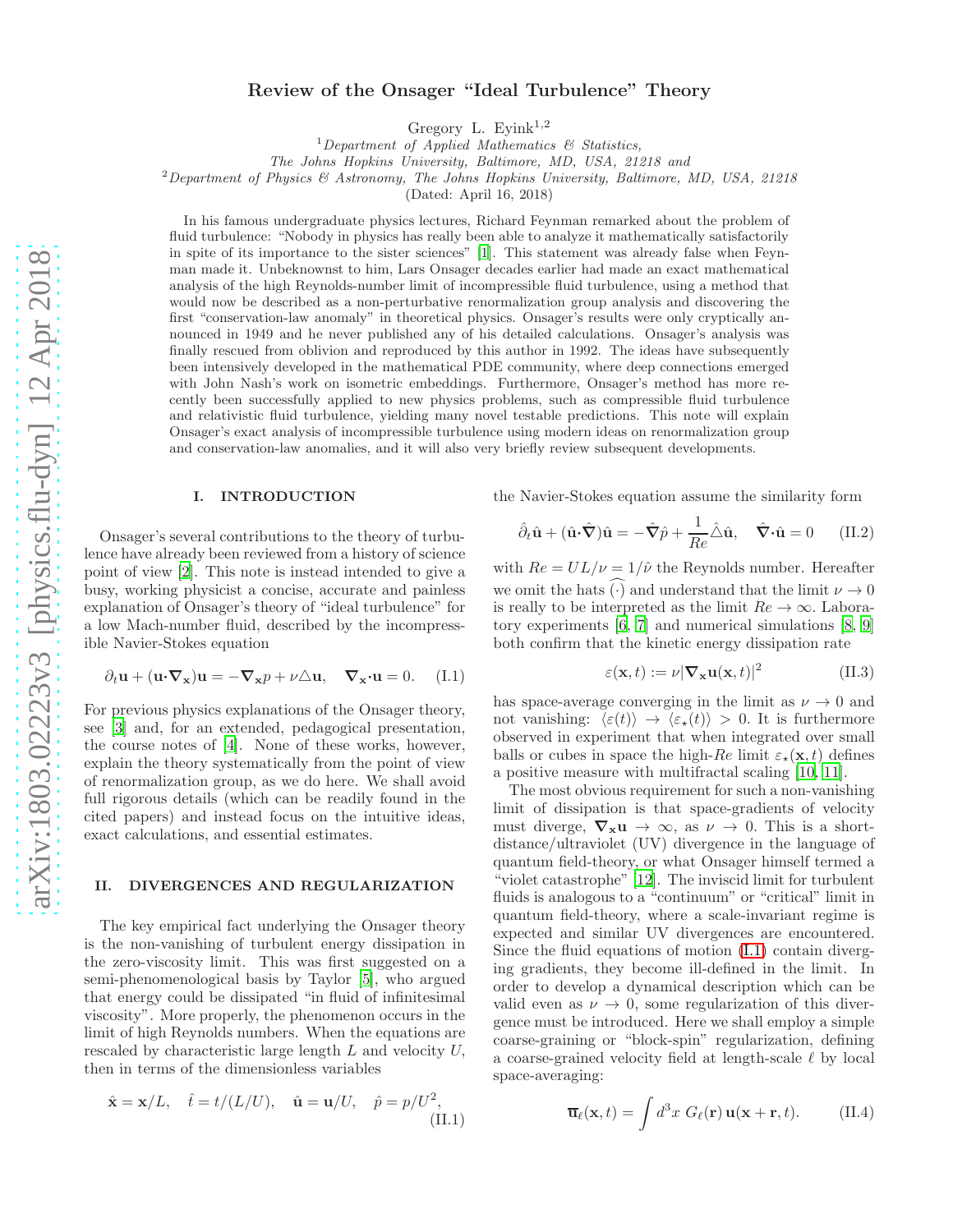The coarse-graining kernel  $G_{\ell}(\mathbf{r}) = \ell^{-3} G(\mathbf{r}/\ell)$  may be chosen rather freely, subject to general constraints that the function G be

$$
G(\mathbf{r}) \ge 0 \quad \text{(non-negative)}
$$
  
\n
$$
\int d^3r \ G(\mathbf{r}) = 1 \quad \text{(normalized)}
$$
  
\n
$$
\int d^3r \ \mathbf{r} \ G(\mathbf{r}) = \mathbf{0} \quad \text{(centered)}
$$
  
\n
$$
\int d^3r \ |\mathbf{r}|^2 \ G(\mathbf{r}) = 1 \quad \text{(unit variance)} \quad \text{(II.5)}
$$

Also, we require that  $G$  be both smooth and rapidly decaying in space, e.g.  $G \in C_c^{\infty}(\mathbb{R}^3)$ , the space of infinitely-differentiable functions with compact support. We also for convenience assume isotropy, or  $G = G(r)$ with  $r = |\mathbf{r}|$ , so that  $\int d^3r \ r_i r_j G(\mathbf{r}) = (1/3)\delta_{ij}$ . We note in passing that an identical coarse-graining operation is employed in the "filtering approach" to turbulence advocated by Germano [\[13\]](#page-5-12), but with a different motivation than regularization of divergences. For us, coarsegraining is a convenient choice as a regularizer for many purposes, but not the only one possible and not always even adequate (e.g. see section VII-A of [\[14\]](#page-5-13)).

The coarse-graining operation [\(II.4\)](#page-0-1) clearly regularizes gradients, so that  $\nabla_{\mathbf{x}}\overline{\mathbf{u}}_{\ell}$  remains finite as  $\nu \to 0$  for any fixed length  $\ell > 0$ . This may be shown formally using the simple identity

<span id="page-1-3"></span>
$$
\nabla_{\mathbf{x}} \overline{\mathbf{u}}_{\ell}(\mathbf{x}, t) = -\frac{1}{\ell} \int d^3 r \, (\nabla G)_{\ell}(\mathbf{r}) \, \mathbf{u}(\mathbf{x} + \mathbf{r}, t), \quad \text{(II.6)}
$$

which by Cauchy-Schwartz inequality yields the bound  $|\nabla_{\mathbf{x}}\overline{\mathbf{u}}_{\ell}(\mathbf{x},t)| \leq (1/\ell)\sqrt{C_{\ell}\int d^3r\,|\mathbf{u}(\mathbf{r},t)|^2}$  with constant  $C_{\ell} = \int d^3r \ |\nabla G)_{\ell}(\mathbf{r})|^2$ . Thus, the coarse-grained gradient is bounded as long as the total energy remains finite as  $\nu \to 0$  (which, for instance, is necessarily true for freely-decaying turbulence with no stirring). The price of this regularization is that a new, arbitrary lengthscale  $\ell$  has been introduced. Although the *description* of turbulent phenomena will depend very strongly on a particular choice, it is clear that no objective physical fact can depend upon the arbitrary scale  $\ell$ . The coarsegraining performed in [\(II.4\)](#page-0-1) is a purely passive operation, which corresponds to observing the fluid at spatial resolution  $\ell$ , whereas objective facts cannot depend upon the "eyesight" of the observer. This situation exactly parallels that in quantum field-theory, where regularization of ultraviolet divergences in weak-coupling perturbation theory introduces a new arbitrary momentum scale  $\mu$  at which coefficients of the renormalized theory are defined and upon which objective physics cannot depend. This is the statement of what is called "renormalization-group invariance" in quantum field-theory and condensed matter physics and renormalization group (RG) methods can be understood as the systematic exploitation of the invariance of the physics to changes of this arbitrary regularization scale (see [\[15\]](#page-5-14), section 4).

We follow a similar strategy here. An energy dissipation rate which is non-vanishing in the limit as  $\nu \rightarrow 0$ 

implies that energy decrease over a fixed interval of time  $[0, t]$  will persist in the inviscid limit. On the other hand, an observer at the coarse-grained scale  $\ell$  can only miss some kinetic energy of smaller eddies, since by convexity

<span id="page-1-2"></span>
$$
\frac{1}{2}|\overline{\mathbf{u}}_{\ell}(\mathbf{x},t)|^2 \le \frac{1}{2} \overline{(|\mathbf{u}(\mathbf{x},t)|^2)}_{\ell}, \qquad (\text{II}.7)
$$

and it then follows that  $E_{\ell}(t) := (1/2) \int d^3x \, |\overline{\mathbf{u}}_{\ell}(\mathbf{x},t)|^2 \leq$  $(1/2) \int d^3x \, |\mathbf{u}(\mathbf{x}, t)|^2 = E(t)$ . If kinetic energy continues to decay even in the limit as  $\nu \to 0$ , then such persistent energy decay must also be seen by the "myopic" observer who observes fluid features only at space-resolution  $\ell$ . As we now show, however, the persistent energy decay observed at the fixed length-scale  $\ell$  with  $\nu \to 0$  is not due to molecular viscosity acting directly at those scales.

## III. COARSE-GRAINED EULER AND ENERGY CASCADE

The equation obeyed by the coarse-grained velocity field defined in [\(II.4\)](#page-0-1) is easily found to be

<span id="page-1-0"></span>
$$
\partial_t \overline{\mathbf{u}}_{\ell} + \nabla_{\mathbf{x}} \cdot \overline{(\mathbf{u}\mathbf{u})_{\ell}} = -\nabla_{\mathbf{x}} \overline{p}_{\ell} + \nu \triangle \overline{\mathbf{u}}_{\ell}, \quad \nabla_{\mathbf{x}} \cdot \overline{\mathbf{u}}_{\ell} = 0,
$$
\n(III.1)

because the coarse-graining operation commutes with all space- and time-derivatives. By writing

$$
\nu \triangle \overline{\mathbf{u}}_{\ell}(\mathbf{x},t) = -\frac{\nu}{\ell} \int d^3 r \left( \nabla G \right)_{\ell}(\mathbf{r}) \cdot \nabla_{\mathbf{x}} \mathbf{u}(\mathbf{x}+\mathbf{r},t), \text{ (III.2)}
$$

and by again applying Cauchy-Schwartz inequality, one obtains [\[16\]](#page-5-15)

<span id="page-1-4"></span>
$$
|\nu \triangle \overline{\mathbf{u}}_{\ell}(\mathbf{x},t)| \leq \sqrt{\frac{\nu}{\ell}C_{\ell} \int d^3 r \; |(\nabla G)_{\ell}(\mathbf{r})|^2 \varepsilon(\mathbf{x}+\mathbf{r},t)}.
$$
\n(III.3)

Since the integral  $\int d^3r \, |(\nabla G)_{\ell}(\mathbf{r})|^2 \varepsilon(\mathbf{x} + \mathbf{r}, t)$  as  $\nu \to 0$ converges to  $\int d^3r \, |(\nabla G)_{\ell}(\mathbf{r})|^2 \varepsilon_{\star}(\mathbf{x}+\mathbf{r},t)$ , then the vis-cous diffusion term in [\(III.1\)](#page-1-0) has an upper bound  $O(\sqrt{\nu})$ and thus vanishes for fixed  $\ell$  in the limit  $\nu \to 0$ . The result is a simplified set of dynamical equations

<span id="page-1-1"></span>
$$
\partial_t \overline{\mathbf{u}}_\ell + \nabla_{\mathbf{x}} \cdot \overline{(\mathbf{u}\mathbf{u})_\ell} = -\nabla_{\mathbf{x}} \overline{p}_\ell, \quad \nabla_{\mathbf{x}} \cdot \overline{\mathbf{u}}_\ell = 0, \quad (\text{III.4})
$$

at the range of scales  $\ell$  where the viscosity term is negligible. This set of length-scales  $\ell$  constitute what is called the "inertial-range" in the turbulence literature, where the direct action of viscosity is vanishingly small. The dynamical equations [\(III.4\)](#page-1-1) are what we shall term "coarsegrained Euler equations" at the length-scale  $\ell$ . This notion formalizes the intuitive idea that the inertial-range eddies should have their dynamics governed by the ideal Euler equations [\[17\]](#page-5-16). If a strong limit  $\mathbf{u}_\star = \lim_{\nu \to 0} \mathbf{u}$ exists, then the coarse-grained equations [\(III.4\)](#page-1-1) hold for  $u<sub>∗</sub>$  at any length-scale  $\ell > 0$  and the inviscid limit field is what in mathematics is called a "distributional" or "weak" solution of the incompressible Euler equations. See Propositions 1 and 2 in [\[18\]](#page-6-0).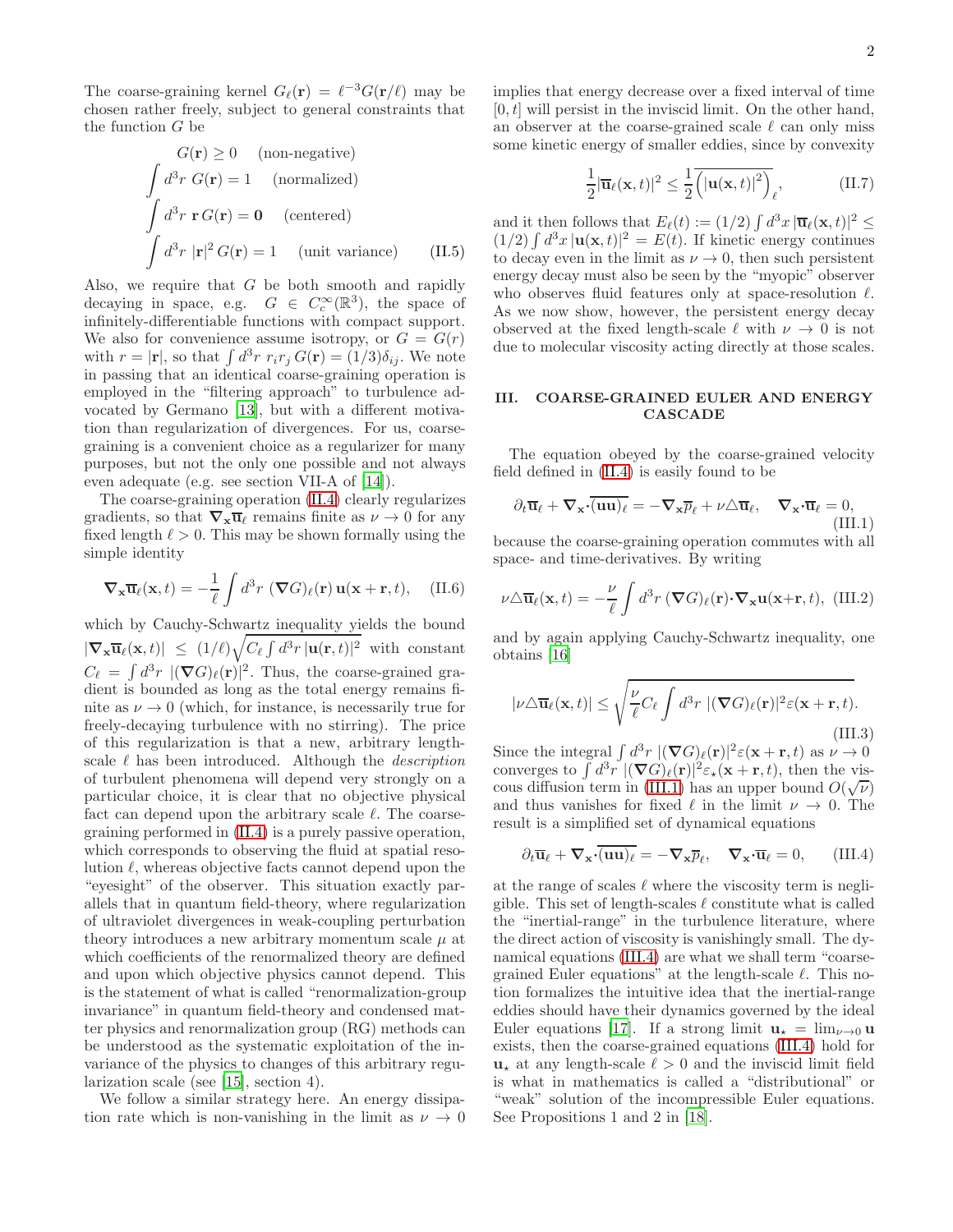Although Euler equations hold in the coarse-grained sense within the inertial-range of scales, the energy contained within those eddies is not conserved in time. As the argument below [\(II.7\)](#page-1-2) demonstrates, if energy dissipation persists in the limit as  $\nu \to 0$ , then energy must also decay for the observer with space-resolution  $\ell$ , even though for sufficiently small  $\nu$  the fluid motions at the fixed scale  $\ell$  are described by "Euler equations". The resolution of this seeming paradox is that the statement that the velocity field u satisfies the "coarse-grained Eu-ler equations" [\(III.4\)](#page-1-1) at scale  $\ell$  is quite different from the statement that the coarse-grained velocity  $\overline{\mathbf{u}}_{\ell}$  satisfies the Euler equations in the naive sense. To make this point very clearly, we introduce the "turbulent" or "sub-scale" stress-tensor

<span id="page-2-3"></span>
$$
\boldsymbol{\tau}_{\ell}(\mathbf{u}, \mathbf{u}) = \overline{(\mathbf{u}\mathbf{u})_{\ell}} - \overline{\mathbf{u}}_{\ell} \overline{\mathbf{u}}_{\ell} \tag{III.5}
$$

in terms of which the "coarse-grained Euler equations" [\(III.4\)](#page-1-1) may be equivalently written as [\[3\]](#page-5-2)

<span id="page-2-0"></span>
$$
\partial_t \overline{\mathbf{u}}_\ell + \nabla_{\mathbf{x}} \cdot (\overline{\mathbf{u}}_\ell \overline{\mathbf{u}}_\ell + \boldsymbol{\tau}_\ell) = -\nabla_{\mathbf{x}} \overline{p}_\ell + \nu \triangle \overline{\mathbf{u}}_\ell, \quad \nabla_{\mathbf{x}} \cdot \overline{\mathbf{u}}_\ell = 0,
$$
\n(III.6)

Only for  $\tau_{\ell} \equiv 0$  does [\(III.6\)](#page-2-0) correspond to  $\overline{u}_{\ell}$  satisfying the incompressible Euler equations in the naive sense. Once one understands that the inertial-range eddies satisfy the "Euler equations" only in the coarse-grained sense of [\(III.4\)](#page-1-1) or [\(III.6\)](#page-2-0), then it is no mystery how the energy is dissipated at those scales. The local kinetic energy balance at length-scales  $\ell$  in the inertial-range is easily calculated to be

<span id="page-2-5"></span>
$$
\partial_t \left( \frac{1}{2} |\overline{\mathbf{u}}_{\ell}|^2 \right) + \nabla_{\mathbf{x}} \cdot \left[ \left( \frac{1}{2} |\overline{\mathbf{u}}_{\ell}|^2 + \overline{p}_{\ell} \right) \overline{\mathbf{u}}_{\ell} + \boldsymbol{\tau}_{\ell} \cdot \overline{\mathbf{u}}_{\ell} \right] = -\Pi_{\ell}
$$
\n(III.7)

where the quantity on the right side of the equation,

<span id="page-2-1"></span>
$$
\Pi_{\ell}(\mathbf{x},t) = -\nabla_{\mathbf{x}} \overline{\mathbf{u}}_{\ell}(\mathbf{x},t) : \boldsymbol{\tau}_{\ell}(\mathbf{x},t), \tag{III.8}
$$

is the "deformation work" [\[19\]](#page-6-1) of the large-scale strain acting against small-scale stress, or the "energy flux" from resolved scales  $> \ell$  to unresolved scales  $< \ell$ . The mechanism of loss of energy by the inertial-range eddies is thus "energy cascade", a term first used in this connection by Onsager [\[12](#page-5-11)].

Note that the energy flux defined in [\(III.8\)](#page-2-1) is a spatially local version of the standard concept of "spectral energy flux"  $\Pi(k, t)$  (e.g. see Frisch (1995), section 6.2.2). Indeed, it is not difficult to show [\[20\]](#page-6-2) that the two fluxes are related by

<span id="page-2-2"></span>
$$
\frac{1}{|V|} \int_V d^3x \, \Pi_\ell(\mathbf{x}, t) = \int_0^\infty dk \, P_\ell(k) \, \Pi(k, t) \qquad \text{(III.9)}
$$

where, for any isotropic kernel  $G(r)$  with 3D Fourier transform  $\widehat{G}(k)$ , the formula

$$
P_{\ell}(k) = -\frac{d}{dk} |\hat{G}(k\ell)|^2 \tag{III.10}
$$

defines a distribution function satisfying  $\int_0^\infty dk P_\ell(k) = 1$ and  $P_{\ell}(k) \geq 0$  for standard kernels with  $|\widehat{G}(k)|^2$  decaying monotonically in wave-number. Intuitively, the flux  $\Pi_{\ell}(\mathbf{x},t)$  is well-localized in physical space and  $\Pi(k,t)$  is well-localized in Fourier space, but their respective averages over space and wavenumber agree. Note that the width of distribution  $P_{\ell}(k)$  in k-space is  $\Delta k \sim 1/\ell$ , consistent with the uncertainty principle of Fourier analysis,  $\Delta k \Delta x \sim 1$ . When time-average spectral flux is constant in a long range of wavenumbers k where  $\langle \Pi(k)\rangle = \varepsilon$ , then identity [\(III.9\)](#page-2-2) implies  $\langle \Pi_{\ell} \rangle = \varepsilon$  for  $\ell \sim 1/k$ .

### IV. VELOCITY-INCREMENTS AND SINGULARITIES

The turbulent stress tensor  $\tau_{\ell}(\mathbf{u}, \mathbf{u})$  defined in [\(III.5\)](#page-2-3) is not a simple functional of the resolved velocity  $\overline{\mathbf{u}}_{\ell}$ . This can be seen by recasting the dynamical equation [\(I.1\)](#page-0-0) as a path-integral over an ensemble of velocities u, by assuming either random initial data  $\mathbf{u}_0$  or by adding to the righthand side of the momentum balance a random stirring force **f**. Writing  $\mathbf{u} = \overline{\mathbf{u}}_{\ell} + \mathbf{u}'_{\ell}$  and integrating out the small-scale field  $\mathbf{u}'_\ell$  yields a reduced path-integral for  $\overline{\mathbf{u}}_\ell$ . This new path-integral corresponds exactly to the coarse-grained equation [\(III.6\)](#page-2-0), where the stress  $\tau_{\ell}$  produced by integrating out  $\mathbf{u}'_{\ell}$  is a highly complicated functional of  $\overline{\mathbf{u}}_{\ell}$ , with transcendental nonlinearity, long-term memory, and intrinsic stochasticity (e.g. see [\[21\]](#page-6-3)). This is not surprising, since Wilson-Kadanoff RG procedures typically lead to highly complicated effective actions in the pathintegrals for "block-spin" fields  $\overline{\mathbf{u}}_{\ell}$ . This lack of a simple expression for  $\tau_{\ell}(\mathbf{u}, \mathbf{u})$  in terms of the resolved velocity  $\overline{\mathbf{u}}_{\ell}$  is what is termed the "closure problem" of turbulence theory. For engineering modelling by the "Large-Eddy Simulation" (LES) method, the primary problem is to develop suitable model expressions  $\boldsymbol{\tau}_{\ell}^M[\overline{\mathbf{u}}_\ell]$  that are closed in terms of  $\overline{\mathbf{u}}_{\ell}$  and that are amenable to numerical integration of [\(III.6\)](#page-2-0) on a coarse mesh with grid-length  $\Delta \sim \ell$  (e.g. see [\[22](#page-6-4)]).

Onsager did not tackle this "closure problem" directly, but instead found a way to by-pass it. We discuss below his original approach using a "point-splitting regularization", but within our "block-spin" regularization an analogous strategy may be followed. A key observation is that the stress-tensor  $\tau_{\ell}(\mathbf{u}, \mathbf{u})$  may be rewritten in terms of velocity-increments  $\delta \mathbf{u}(\mathbf{r}; \mathbf{x}, t) = \mathbf{u}(\mathbf{x} + \mathbf{r}, t) - \mathbf{u}(\mathbf{x}, t),$ as

<span id="page-2-4"></span>
$$
\boldsymbol{\tau}_{\ell}(\mathbf{u},\mathbf{u}) = \langle \delta \mathbf{u} \, \delta \mathbf{u} \rangle_{\ell} - \langle \delta \mathbf{u} \rangle_{\ell} \, \langle \delta \mathbf{u} \rangle_{\ell}, \tag{IV.1}
$$

where  $\langle f \rangle_{\ell}(\mathbf{x}, t) := \int d^3r \, G_{\ell}(r) f(\mathbf{r}; \mathbf{x}, t)$ . This formula was originally obtained in Constantin et al. [\[23](#page-6-5)] in a slightly different form, and as above in [\[3\]](#page-5-2) as a reinterpretation of their result. Equation [\(IV.1\)](#page-2-4) is easy to verify by direct calculation, but it can be simply understood as the due to the invariance of the 2nd-order cumulant  $\tau_{\ell}(\mathbf{u}, \mathbf{u})$  to shifts of **u** by vectors that are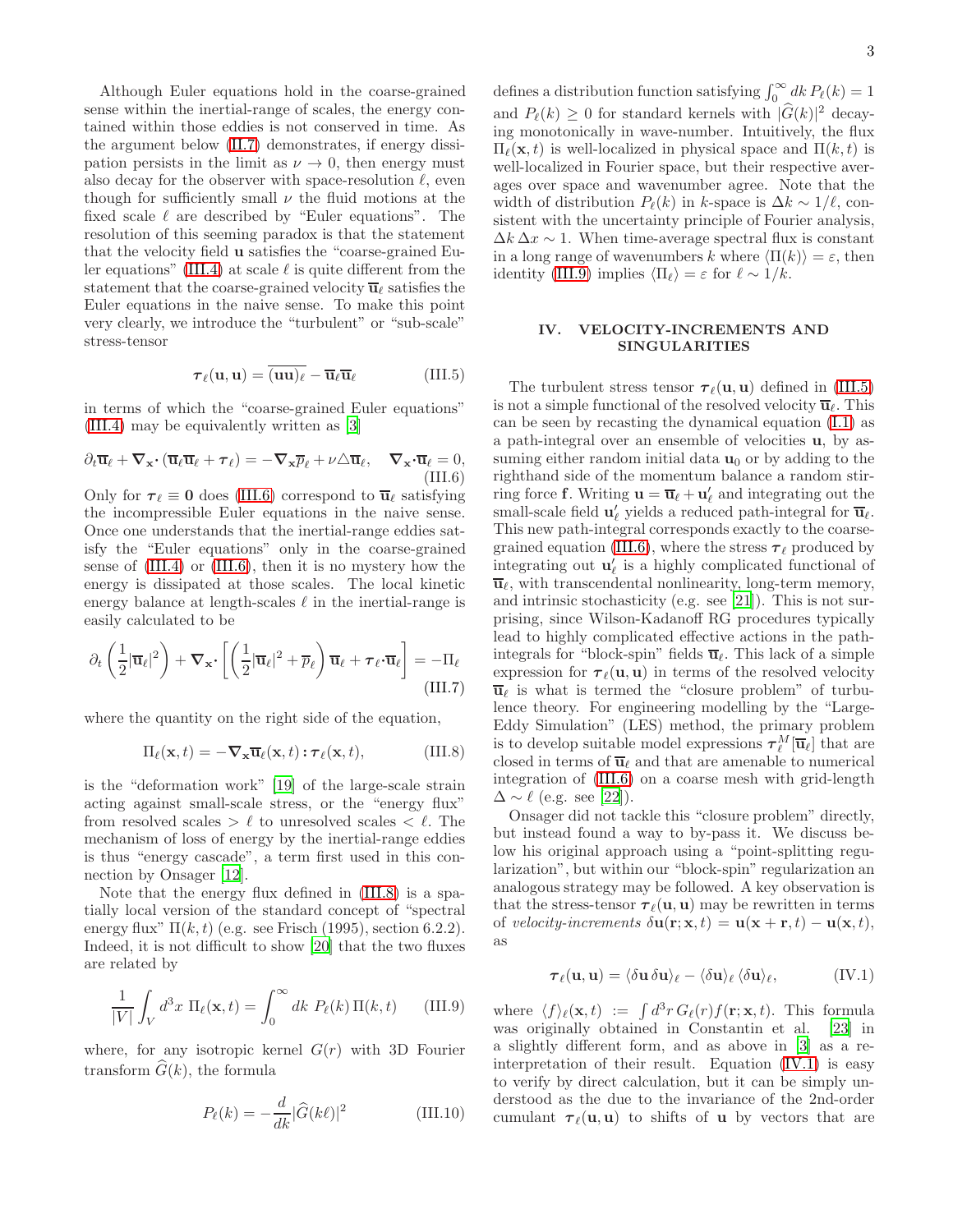"non-random" with respect to the average  $\langle \cdot \rangle_{\ell}$  over displacements r, i.e. that are independent of r. This allows  $\mathbf{u}(\mathbf{x} + \mathbf{r}, t)$  in the definition [\(III.5\)](#page-2-3) of  $\boldsymbol{\tau}_{\ell}(\mathbf{u}, \mathbf{u})$  to be replaced with  $\delta \mathbf{u}(\mathbf{r}; \mathbf{x}, t)$ , yielding the formula [\(IV.1\)](#page-2-4). Similarly, one may rewrite eq.[\(II.6\)](#page-1-3) for coarse-grained velocity-gradients in terms of increments as

<span id="page-3-0"></span>
$$
\nabla_{\mathbf{x}} \overline{\mathbf{u}}_{\ell}(\mathbf{x}, t) = -\frac{1}{\ell} \int d^3 r \, (\nabla G)_{\ell}(\mathbf{r}) \, \delta \mathbf{u}(\mathbf{r}; \mathbf{x}, t), \quad (IV.2)
$$

using the fact that  $\int d^3r \, (\nabla G)_\ell(\mathbf{r}) = 0$ . The formulas [\(IV.1\)](#page-2-4) and [\(IV.2\)](#page-3-0), together with the expression [\(III.8\)](#page-2-1) for local energy flux, are the main tools in the Onsager "ideal turbulence" theory for incompressible fluids.

As an immediate application of these formulas, we can rederive the prediction of Onsager [\[24\]](#page-6-6) that Hölder singularities  $h \leq 1/3$  are required in the velocity field in order for energy dissipation to persist in the limit  $\nu \to 0$ . Indeed, assuming for some constant  $C > 0$  that

<span id="page-3-1"></span>
$$
|\delta \mathbf{u}(\mathbf{r}; \mathbf{x}, t)| \leq C U(|\mathbf{r}|/L)^h, \tag{IV.3}
$$

then it is straightforward to show using [\(III.8\)](#page-2-1),[\(IV.1\)](#page-2-4) and [\(IV.2\)](#page-3-0) that

<span id="page-3-2"></span>
$$
\Pi_{\ell}(\mathbf{x},t) = O(\ell^{3h-1}).\tag{IV.4}
$$

As is clear from [\(III.7\)](#page-2-5), persistent energy decay at resolution length  $\ell$  can only occur if  $\int d^3x \Pi_{\ell}(\mathbf{x}, t) \neq 0$  as  $\nu \rightarrow 0$ . On the other hand, the resolution scale  $\ell$  is completely arbitrary. For any fixed  $\ell$  one can take  $\nu$  sufficiently small so that the "ideal equations" [\(III.4\)](#page-1-1) or [\(III.6\)](#page-2-0) hold, and then subsequently further decrease  $\ell$ . If the Hölder regularity [\(IV.3\)](#page-3-1) held for all  $(x, t)$  with  $h > 1/3$ , then clearly by [\(IV.4\)](#page-3-2) it would follow that  $\int d^3x \, \Pi_{\ell}(\mathbf{x}, t) \rightarrow 0$  as  $\ell \rightarrow 0$ . This is a contradiction, since the rate of decay of energy must be independent of the arbitrary length-scale of resolution  $\ell$  as  $\ell \to 0$ . Just as Onsager did, we thus infer that somewhere in the flow there must appear Hölder singularities  $h \leq 1/3$  in the limit as  $\nu \to 0$  or  $Re \to \infty$ .

This prediction can be easily generalized within the Parisi-Frisch "multifractal model" for the turbulent velocity field [\[25,](#page-6-7) [26](#page-6-8)] Using similar arguments as above, one can easily show that pth-order scaling exponents for "velocity-structure functions"

$$
S_p(\mathbf{r}) = \frac{1}{|V|} \int_V d^3x \, |\delta \mathbf{u}(\mathbf{r}; \mathbf{x}, t)|^p \sim C_p U^p (|\mathbf{r}|/L)^{\zeta_p}
$$
\n(IV.5)

must satisfy  $\zeta_p \leq p/3$  for  $p \geq 3$ . See [\[3,](#page-5-2) [23\]](#page-6-5) who took the limit  $\nu \to 0$  first before then taking  $\ell \to 0$ , and the more recent analysis of [\[27\]](#page-6-9) who take  $\nu > 0$  small but nonzero and exploit the arbitrariness of  $\ell$  to derive  $\zeta_p \leq p/3$ as a result on "quasi-singularities" of Navier-Stokes solutions. Recall within the multifractal framework that  $h_p = d\zeta_p/dp$  gives the Hölder exponent that contributes dominantly to  $\zeta_p = \inf_h \{hp + (3 - D(h))\}$ , with  $D(h)$ the fractal dimension of the singularity set  $S(h)$  on which Hölder exponent h occurs. Because of the concavity of  $\zeta_p$ 

in p [\[4,](#page-5-3) [26\]](#page-6-8), one therefore concludes that  $h_p \leq \zeta_p/p \leq 1/3$ for all  $p \geq 3$ . Onsager's original result corresponds to the prediction that  $h_{\min} = h_{\infty} \leq 1/3$ . These detailed predictions have been confirmed by laboratory experiments and numerical simulations. E.g. see [\[26](#page-6-8)] for a survey or [\[28\]](#page-6-10) for more recent numerical results.

It should be emphasized that the singularities inferred by this argument need not develop in finite time for Euler solutions starting from smooth initial data. The most common experiments study turbulent flows produced downstream of wire-mesh grids in wind-tunnels or turbulent flows generated by flows past other solid obstacles, such as plates, cylinders, etc. [\[6,](#page-5-5) [7\]](#page-5-6). The generation of turbulence is associated to vorticity fed into these flows by viscous boundary layers that detach from the walls. Since the boundary layers become thinner as  $\nu = 1/Re$ decreases, the initial data of these experiments cannot be considered to be smooth uniformly in  $\nu > 0$ . Similar comments apply to numerical simulations. Long-time steady states with external body forcing correspond to taking first a limit  $t \to \infty$  before subsequently taking  $\nu \rightarrow 0$ . In that case, singularities have an infinite amount of time to reach the small "dissipation scales" where viscosity is important. Only subsequently does one take  $\nu = 1/Re \rightarrow 0$  so that the dissipation length shrinks to zero and the singularity becomes exact. In practice, some numerical simulations, such as that of [\[9](#page-5-8)], show evidence that energy dissipation is anomalous when timeaveraged over only a few large-eddy turnover times. However, a close examination reveals that those studies also do not employ initial data that is uniformly smooth as Reynolds number increases! A standard practice is to initialize the simulation at high  $Re$  by  $\mathbf{u}_{\nu}(\cdot, 0) = \mathbf{u}_{\nu'}(\cdot, T'),$ where the second velocity field is the final state at time  $T'$  of a smaller Reynolds-number  $Re' < Re$  simulation performed at lower resolution and interpolated onto the finer grid of the  $Re$ -simulation (e.g. see p.L21 of [\[9\]](#page-5-8)). This practice of "nested" initialization means that initial conditions  $\mathbf{u}_{\nu}(\cdot,0)$  have Kolmogorov-type spectra over increasing ranges of scales as  $\nu$  decreases.

### V. WEAK EULER SOLUTIONS AND DISSIPATIVE ANOMALY

A further observation of Onsager [\[24](#page-6-6)] was that any suitable (strong) limit  $\mathbf{u}_{\star} = \lim_{\nu \to 0} \mathbf{u}$  of Navier-Stokes solutions with persistent energy dissipation as  $\nu \rightarrow 0$ must correspond to a "generalized" Euler solution that dissipates kinetic energy. The notion of "generalized" solution proposed by Onsager corresponds exactly to the modern notion of a "weak" or "distributional" solution [\[29,](#page-6-11) [30\]](#page-6-12). From our RG point of view, these are "ultraviolet fixed-point solutions" that are obtained by taking first the limit  $\nu \rightarrow 0$  in the regularized equations [\(III.1\)](#page-1-0) to obtain [\(III.4\)](#page-1-1) for  $\mathbf{u} = \mathbf{u}_*$  and then taking the UV limit  $\ell \to 0$  so that  $\overline{\mathbf{u}}_{\star \ell} \to \mathbf{u}_{\star}, \tau_{\ell} \to \mathbf{0}$ , and

$$
\partial_t \mathbf{u}_\star + \nabla_\mathbf{x} \cdot (\mathbf{u}_\star \mathbf{u}_\star) = -\nabla_\mathbf{x} p_\star, \quad \nabla_\mathbf{x} \cdot \mathbf{u}_\star = 0 \qquad (\text{V}.1)
$$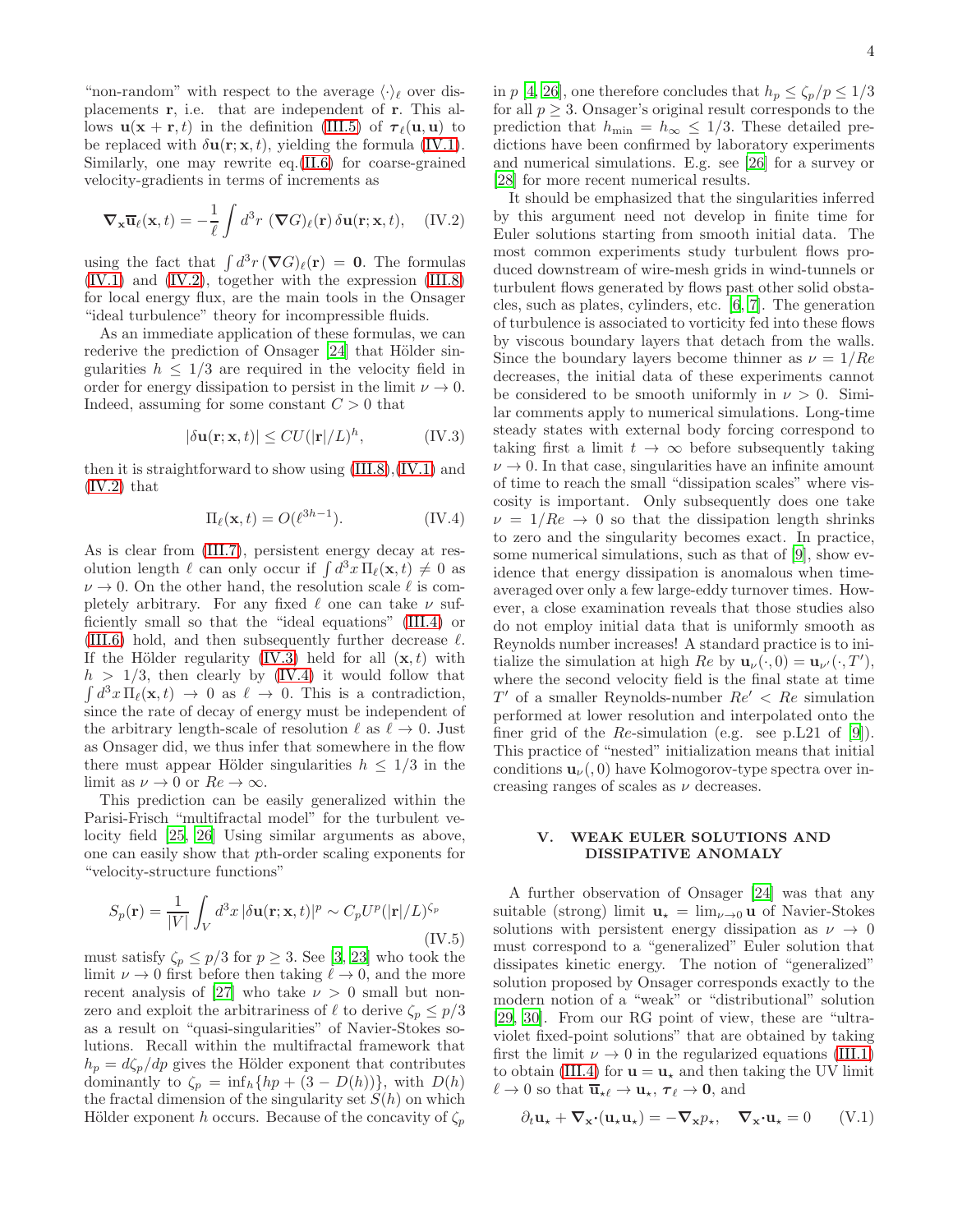in the sense of distributions. Such "weak" or "distributional" Euler solutions possess the same self-similarity under rescalings  $\mathbf{x}' = \lambda \mathbf{x}$ ,  $t' = \lambda^{1-h}t$ ,  $\mathbf{u}' = \lambda^h \mathbf{u}$  as do ordinary smooth Euler solutions [\[26\]](#page-6-8). However, the kinetic energy balance for such dissipative weak solutions is modified by an "anomaly term". This result can be derived from the regularized energy balance [\(III.7\)](#page-2-5) by taking the double limit first  $\nu \to 0$  and then  $\ell \to 0$  to obtain in the sense of distributions [\[31\]](#page-6-13)

<span id="page-4-0"></span>
$$
\partial_t \left( \frac{1}{2} |\mathbf{u}_\star|^2 \right) + \nabla_\mathbf{x} \cdot \left[ \left( \frac{1}{2} |\mathbf{u}_\star|^2 + p_\star \right) \mathbf{u}_\star \right] = -\Pi_\star \tag{V.2}
$$

with

$$
\Pi_{\star} = -\lim_{\ell \to 0} \nabla_{\mathbf{x}} \overline{\mathbf{u}}_{\star \ell} : \boldsymbol{\tau}_{\ell}(\mathbf{u}_{\star}, \mathbf{u}_{\star}). \tag{V.3}
$$

The anomaly term is non-vanishing,  $\Pi_{\star} \neq 0$ , when there is nonlinear energy flux  $\Pi_{\ell}$  even as length-scale  $\ell \to 0$ .

As first noted by Polyakov [\[32,](#page-6-14) [33\]](#page-6-15) there is a striking analogy to conservation-law anomalies in quantum fieldtheory, where terms similar to  $\Pi_{\star}$  appear that vitiate conservation laws which hold classically. The most standard example is axial charge conservation which holds for a classical electrodynamic field coupled to a classical spinor field, but which is violated in quantum electrodynamics (QED). The source of that anomaly is a flux of axial/chiral charge produced at the ultraviolet cut-off momentum  $\Lambda$  and which is transferred through momentum space to finite momentum values even as  $\Lambda \to \infty$ (see Gribov [\[34\]](#page-6-16)). As remarked by Polyakov [\[33](#page-6-15)] , "in Kolmogorov's case the same happens with enstrophy or with energy." As [\[33\]](#page-6-15) also observed, the analogy of turbulent "dissipative anomalies" with the axial anomaly in QED is made more striking by the fact that Schwinger [\[35\]](#page-6-17) originally obtained the axial anomaly by a "pointsplitting regularization" of UV divergences in QED, with a calculation formally very similar to that used by Kolmogorov [\[36](#page-6-18)] in his derivation of the "4/5th-law" within his statistical theory of turbulence. Remarkably, we now know that Onsager in 1945 had performed a very similar "point-splitting regularization" of kinetic energy density

$$
\frac{1}{2}\mathbf{u}(\mathbf{x},t)\cdot\overline{\mathbf{u}}_{\ell}(\mathbf{x},t) = \int d^3r \, G_{\ell}(\mathbf{r})\mathbf{u}(\mathbf{x},t)\cdot\mathbf{u}(\mathbf{x}+\mathbf{r},t) \tag{V.4}
$$

and took its time-derivative to derive a deterministic analogue of the "4/5th-law" (see [\[2\]](#page-5-1) for a historical review). This calculation recovers the anomalous energy balance [\(V.2\)](#page-4-0) with an expression for the anomaly term that corresponds to the anisotropic version of the Kolmogorov "4/5th-law":

<span id="page-4-1"></span>
$$
\Pi_{\star} = \lim_{\ell \to 0} \frac{1}{4\ell} \int d^3 r \, (\nabla G)_{\ell}(\mathbf{r}) \cdot \delta \mathbf{u}_{\star}(\mathbf{r}) |\delta \mathbf{u}_{\star}(\mathbf{r})|^2. \tag{V.5}
$$

See Duchon & Robert [\[31\]](#page-6-13) for a complete derivation of  $(V.2)$ ,  $(V.5)$  where it is also shown under reasonable assumptions that the anomaly term  $\Pi_{\star}(\mathbf{x},t)$  coincides with

the zero-viscosity limit  $\varepsilon_{\star}(\mathbf{x}, t)$  of the viscous energy dissipation [\(II.3\)](#page-0-2). Note that there is no statistical averaging over ensembles of velocities in the formula [\(V.5\)](#page-4-1), which gives a deterministic and space-time local version of the "4/5th-law" [\[37,](#page-6-19) [38\]](#page-6-20). This calculation was presumably the basis of the claims made about dissipative Euler solutions by Onsager [\[24](#page-6-6)].

It is still an open question in the mathematical foundations of Onsager's theory whether suitable limits  $\mathbf{u}_{\star} =$  $\lim_{\nu\to 0}$  **u** exist, which will yield the conjectured dissipative Euler solutions. Reasonable conditions which guarantee the existence of such Euler solutions as inviscid limits are verified over accessible ranges of Reynolds numbers [\[27](#page-6-9), [39](#page-6-21), [40](#page-6-22)]. Furthermore, in very deep mathematical work, dissipative, Hölder-continuous Euler solutions  $\mathbf{u}_*$ have been constructed by "convex integration" methods, using ideas originating in the Nash-Kuiper theorem and Gromov's "h-principle" [\[30](#page-6-12), [41\]](#page-6-23). This circle of ideas led recently to a proof that Onsager's  $1/3$  Hölder exponent is sharp and that dissipative Euler solutions exist with spatial Hölder exponent  $(1/3) - \epsilon$  for any  $\epsilon > 0$  [\[42](#page-6-24), [43\]](#page-6-25). These dissipative Euler solutions  $\mathbf{u}_\star$  are not constructed by zero-viscosity limits but instead by an "inverse RG" procedure in which [\(III.6\)](#page-2-0) is solved for some specified  $\overline{\mathbf{u}}_{\ell_{k-1}}$  and  $\tau_{\ell_{k-1}}$  and one then proceeds to a new lengthscale  $\ell_k \ll \ell_{k-1}$  by adding small-scale modes to the velocity field in such a way that  $\overline{\mathbf{u}}_{\ell_k}$  and  $\boldsymbol{\tau}_{\ell_k}$  again satisfy [\(III.6\)](#page-2-0) but with  $|\tau_{\ell_k}| \ll |\tau_{\ell_{k-1}}|$ . Iterating this construction,  $\tau_{\ell_k} \to 0$  as  $k \to \infty$  and the limit  $\mathbf{u}_\star = \lim_{k \to \infty} \mathbf{u}_{\ell_k}$ is a weak Euler solution. Further mathematical work along these lines will hopefully lead to more complete understanding of the inviscid limit solutions  $\mathbf{u}_{\star} = \lim_{\nu \to 0} \mathbf{u}$ which can describe the infinite Reynolds-number limit of physical turbulent flows, providing additional computational and theoretical tools.

It should be strongly emphasized, however, that much of the Onsager theory does not depend upon the assumption that limits  $\mathbf{u}_{\star} = \lim_{\nu \to 0} \mathbf{u}$  exist with viscosity taken to zero and the most significant empirical consequences follow whenever the Reynolds number is sufficiently large, but finite. This should be clear from the derivation of the bound  $\zeta_p \leq p/3$  presented above, which never required the hypothesis that  $\mathbf{u}_{\star} = \lim_{\nu \to 0} \mathbf{u}$  must exist (see also [\[27](#page-6-9)]). The Onsager theory provides exact, non-perturbative tools for the analysis of fluid turbulence at very large (but finite) Re. For example, the formulas [\(IV.1\)](#page-2-4), [\(IV.2\)](#page-3-0) are the basis for a demonstration of the scale-locality of turbulent energy cascade at  $Re \gg 1$ , whenever  $0 < \zeta_p < p$  for any  $p \geq 3$  [\[44\]](#page-6-26). As emphasized by Wilson ([\[45](#page-6-27)], Section VI), the property of locality by itself can provide very effective tools for systematic approximation. In critical phenomena and quantum fieldtheory it was space-locality rather than scale-locality, but the basic principle is the same. In [\[46,](#page-6-28) [47](#page-6-29)] the scalelocality of the turbulent stress  $\tau_{\ell}(\mathbf{u}, \mathbf{u})$  was exploited to develop a "multi-scale gradient expansion" which yields systematic approximations to the turbulent stress tensor that can be the basis of practical closures and give phys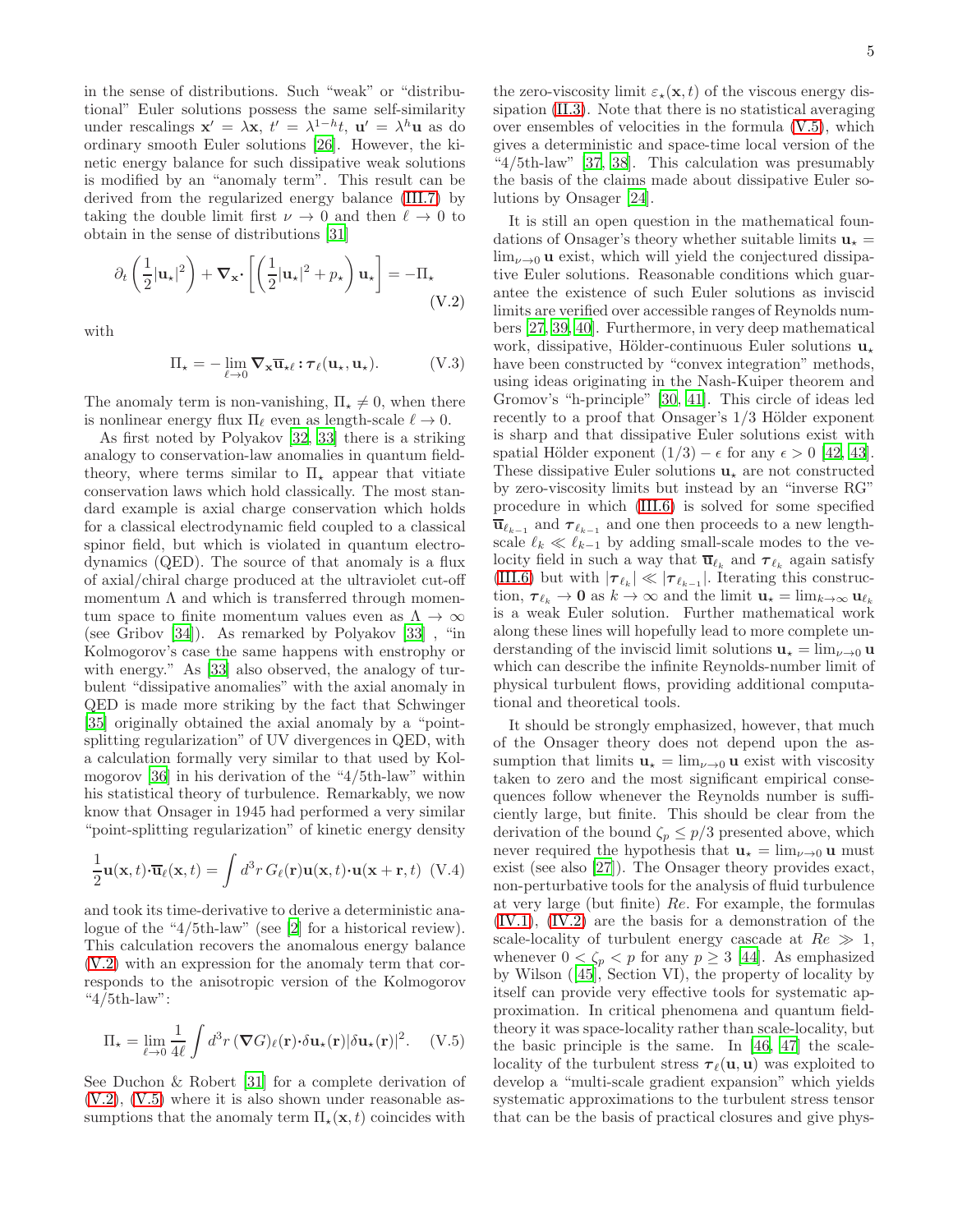ical insight. For example, these methods were applied to explicate the physical mechanism of inverse energy cascade in two-dimensional incompressible fluid turbulence [\[48,](#page-6-30) [49\]](#page-6-31). Since the original work on energy cascade in incompressible neutral fluids, the Onsager theory has been applied to 2D enstrophy cascade [\[50,](#page-6-32) [51\]](#page-6-33), to 3D helicity cascade [\[52](#page-6-34), [53\]](#page-6-35), to magnetohydrodynamic turbulence [\[54](#page-6-36)[–56\]](#page-7-0) and to compressible fluid turbulence, both nonrelativistic [\[57](#page-7-1), [58\]](#page-7-2) and relativistic [\[59](#page-7-3)]. A new application is to entropy cascade and magnetic reconnection in kinetic turbulence of nearly collisionless plasmas [\[14](#page-5-13)].

The Onsager theory predicts turbulent dissipative anomalies not only for Eulerian invariants such as energy, helicity, etc. but also in Lagrangian conservation laws such as Kelvin's Theorem for circulations [\[60](#page-7-4), [61\]](#page-7-5) and Alfv $\acute{e}n$ 's Theorem for magnetic flux [\[62](#page-7-6)]. A fundamental discovery in a 1998 paper of Bernard et al. [\[63\]](#page-7-7) is that Lagrangian particle trajectories are no longer unique for exactly specified initial data in the infinite-Re limit, but instead become "spontaneously stochastic". As pointed out in [\[63\]](#page-7-7) , this fascinating effect explains the enhanced mixing and dissipation of scalars (perfume, temperature

- <span id="page-5-0"></span>[1] R.P. Feynman, R.B. Leighton, and M.L. Sands, The Feynman Lectures on Physics, Vol. I (Addison-Wesley Publishing Company, 1965) , section 3-7.
- <span id="page-5-1"></span>[2] Gregory L Eyink and Katepalli R Sreenivasan, "Onsager and the theory of hydrodynamic turbulence," Rev Mod Phys 78, 87 (2006).
- <span id="page-5-2"></span>[3] Gregory L Eyink, "Local energy flux and the refined similarity hypothesis," J Stat Phys 78, 335–351 (1995).
- <span id="page-5-3"></span>[4] Gregory L. Eyink, "Turbulence Theory, course notes," <http://www.ams.jhu.edu/~eyink/Turbulence/notes.html>  $(2010).$
- <span id="page-5-4"></span>[5] G. I. Taylor, "Observations and speculations on the nature of turbulent motion (1917)," in The Scientific Papers of Sir Geoffrey Ingram Taylor: Volume 2, Meteoprology) igneemeng gapphysical, Turbulent Widsw, in Field Scientific Papers, edited by G. K. Batchelor (Cambridge University Press, 1960) pp. 69–78.
- <span id="page-5-5"></span>[6] Katepalli R Sreenivasan, "On the scaling of the turbulence energy dissipation rate," Phys Fluids 27, 1048–1051 (1984).
- <span id="page-5-6"></span>[7] B.R. Pearson, P.-Å. Krogstad, and W. Van De Water, "Measurements of the turbulent energy dissipation rate," Phys Fluids 14, 1288–1290 (2002).
- <span id="page-5-7"></span>[8] Katepalli R Sreenivasan, "An update on the energy dissipation rate in isotropic turbulence," Physics of Fluids 10, 528–529 (1998).
- <span id="page-5-8"></span>[9] Yukio Kaneda, Takashi Ishihara, Mitsuo Yokokawa, Kenichi Itakura, and Atsuya Uno, "Energy dissipation rate and energy spectrum in high resolution direct numerical simulations of turbulence in a periodic box," Phys Fluids 15, L21–L24 (2003).
- <span id="page-5-9"></span>[10] Charles Meneveau and Katepalli R Sreenivasan, "The multifractal spectrum of the dissipation field in turbulent flows," Nucl Phys B - Proc Supp 2, 49–76 (1987).
- <span id="page-5-10"></span>[11] Charles Meneveau and Katepalli R Sreenivasan, "The

6

fluctuations, etc.) advected by turbulent flows and is due to the breakdown of uniqueness of solutions to the initialvalue problem for ODE's with only Hölder-continuous vector fields. This phenomenon thus depends essentially upon the Hölder singularities predicted by Onsager's analysis. It has been shown recently that "spontaneous stochasticity" is the only possible mechanism for anomalous scalar dissipation away from solid walls [\[64](#page-7-8)] and also provides a Lagrangian explanation for anomalous energy dissipation at Burgers shocks [\[65\]](#page-7-9). The deterministic conservation of Lagrangian invariants by smooth Euler solutions is thus no longer approached in the limit of  $Re \to \infty$ but instead circulations [\[66](#page-7-10), [67\]](#page-7-11) and magnetic fluxes [\[68](#page-7-12)– [70](#page-7-13)] are martingales (statistically conserved quantities) of the spontaneously stochastic flows.

Onsager's pioneering ideas on "ideal turbulence" thus continue to stimulate new developments and provide, in the opinion of this author, the current "standard model" of high-Reynolds turbulence. In a subject where nontrivial exact results are rare and where much work involves ad hoc closures and hand-waving phenomenology, it remains a central pillar of our understanding of fullydeveloped turbulent flows.

multifractal nature of turbulent energy dissipation," J Fluid Mech 224, 429–484 (1991).

- <span id="page-5-11"></span>[12] Lars Onsager, "The distribution of energy in turbulence [abstract]," in Minutes of the Meeting of the Metropolitan Section held at Columbia Physical Review, Vol. 68 (American Physical Society, College Park, MD, 1945) pp. 286–286.
- <span id="page-5-12"></span>[13] M Germano, "Turbulence: the filtering approach," J Fluid Mech 238, 325–336 (1992).
- <span id="page-5-13"></span>[14] Gregory Eyink, "Cascades and dissipative anomalies in nearly collisionless plasma turbulence," submitted to Phys. Rev. X (2018).
- <span id="page-5-14"></span>[15] David J. Gross, "Applications of the renormalization
- Theory, Les Houches 1975, Session XVIII, edited by R. Balian and J. Zinn-Justin (North-Holland Publishing, Amsterdam, 1976) pp. 141–250.
- <span id="page-5-15"></span>[16] A much sharper estimate is obtained from the identity  $\nu\Delta\overline{\mathbf{u}}_{\ell} = (\nu/\ell^2) \int d^3r \; (\Delta G)_{\ell}(\mathbf{r}) \delta\mathbf{u}(\mathbf{r}),$  which shows that  $\nu \Delta \overline{\mathbf{u}}_{\ell} = \hat{O}(\nu \delta u(\ell)/\ell^2)$ , vanishing as  $\nu \to 0$  for fixed  $\ell$  or as  $\ell \to \infty$  for fixed  $\nu$ . The viscous diffusion term is thus an "irrelevant variable" in the technical RG sense. We presented the weaker estimate [\(III.3\)](#page-1-4) in the main text because it illustrates the strategy that we shall employ to estimate the direct effect of collisions in the "inertial range" of kinetic plasma turbulence.
- <span id="page-5-16"></span>[17] For a traditional statement of this idea, consider for example the textbook of Landau & Lifschitz [\[71](#page-7-14)], §31: "We therefore conclude that, for the large eddies which are the basis of any turbulent flow, the viscosity is unimportant and may be equated to zero, so that the motion of these eddies obeys Euler's equation. In particular, it follows from this that there is no appreciable dissipation of energy in the large eddies". The latter statement is only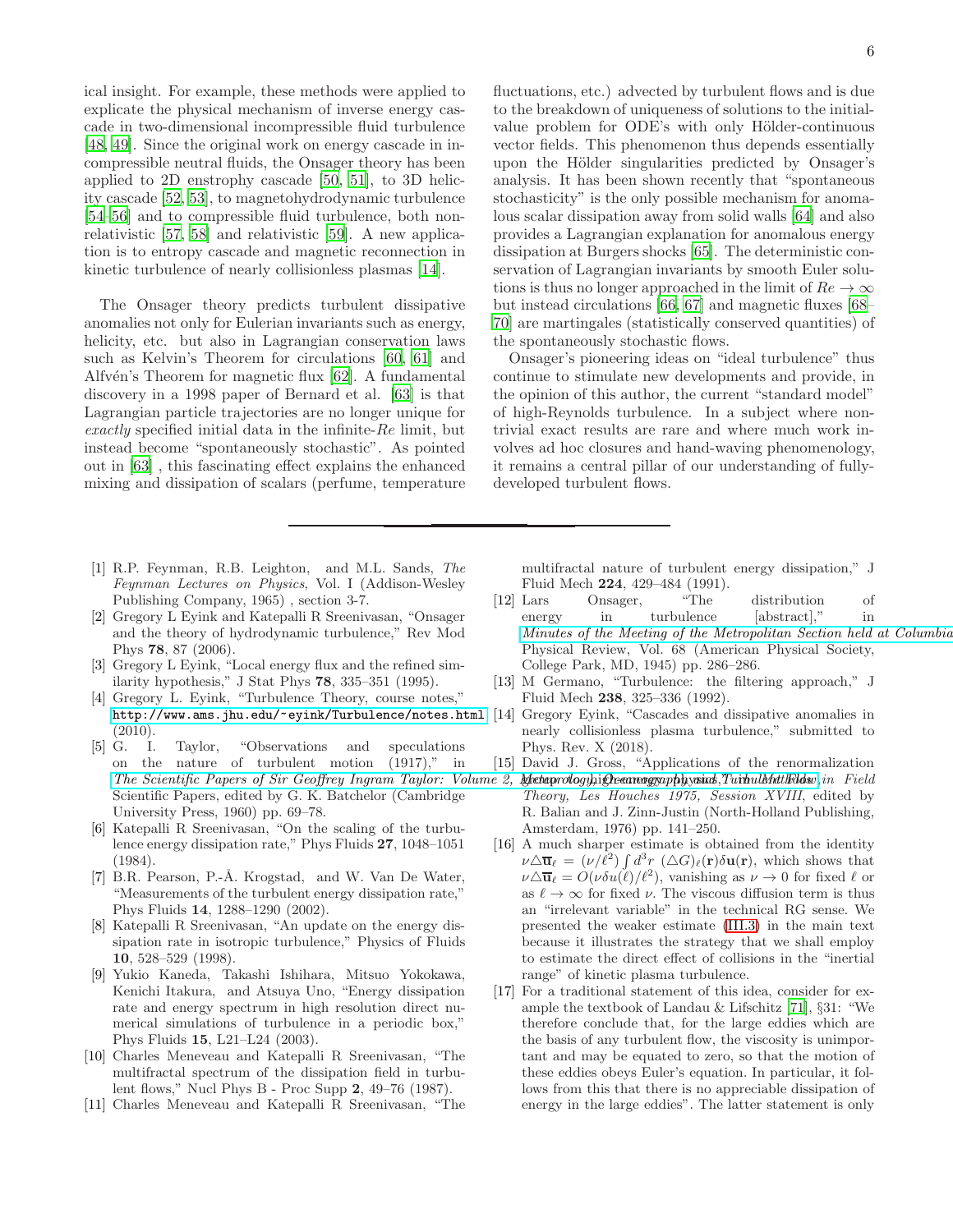true, however, for the direct viscous dissipation of kinetic energy at inertial-range scales, whereas the energy in eddies at those scales, in fact, must be dissipated. The rate of decrease of energy for free-decay or rate of power-input for forced turbulence are objective facts that cannot depend upon the resolution of eddies in the inertial-range.

- <span id="page-6-0"></span>[18] T. D. Drivas and G. L. Eyink, ["An Onsager singularity theorem for turbulent solutions of](https://doi.org/10.1007/s00220-017-3078-4) compassible Huld04thations," (2018).
- <span id="page-6-1"></span>[19] H. Tennekes and J.L. Lumley, A First Course in Turbulence (MIT Press, Cambridge, MA, 1972).
- <span id="page-6-2"></span>[20] Note that Parseval's equality and definition of energy spectrum  $E(k, t)$  give  $(1/|V|)\int_V d^3x (1/2)|\bar{\mathbf{u}}_{\ell}(\mathbf{x}, t)|^2 =$  $\int_0^\infty dk \quad |\hat{G}(k\ell)|^2 E(k,t)$  and likewise the definition of the power-input spectrum  $F(k, t)$  gives  $(1/|V|)\int_V d^3x \, \bar{\mathbf{u}}_\ell(\mathbf{x},t)\cdot\overline{\mathbf{f}}_\ell(\mathbf{x},t) = \int_0^\infty dk \, |\hat{G}(k\ell)|^2 F(k,t).$ The standard definition of the spectral flux  $\Pi(k, t)$  gives  $\partial_t E(k, t) = -\partial_k \Pi(k, t) + F(k, t)$ , which easily yields the stated result [\(III.9\)](#page-2-2).
- <span id="page-6-3"></span>[21] Gregory L Eyink, "Turbulence noise," J Stat Phys 83, 955–1019 (1996).
- <span id="page-6-4"></span>[22] Charles Meneveau and Joseph Katz, "Scale-invariance and turbulence models for large-eddy simulation," Annu Rev Fluid Mech 32, 1–32 (2000).
- <span id="page-6-5"></span>[23] Peter Constantin, Weinan E, and Edriss S Titi, "Onsager's conjecture on the energy conservation for solutions of Euler's equation," Commun Math Phys 165, 207–209 (1994).
- <span id="page-6-6"></span>[24] Lars Onsager, "Statistical hydrodynamics," Nuovo Cim. Suppl. 6, 279–287 (1949).
- <span id="page-6-7"></span>[25] U. Frisch and G. Parisi, "On the singularity structure of fully developed turbulence," in Turbulence and Predictability in Geophysical Fluid Dynamics and Climate Dynamics (Amsterdam, North-Holland, Elsevier, 1985) pp. 84–88.
- <span id="page-6-8"></span>[26] Uriel Frisch, [Turbulence: The Legacy of A. N. Kolmogorov](https://books.google.com/books?id=K-Pf7RuYkf0C) (Cambridge University Press, 1995).
- <span id="page-6-9"></span>[27] T. D. Drivas and G. L. Eyink, "An Onsager singularity theorem for Leray solutions of incompressible Navier-Stokes," Submitted to Commun. Math. Phys. <https://arxiv.org/abs/1710.05205> (2018).
- <span id="page-6-10"></span>[28] Pierre Kestener and Alain Arneodo, "Generalizing the wavelet-based multifractal formalism to random vector fields: Application to three-dimensional turbulence velocity and vorticity data," Phys Rev Lett 93, 044501 (2004).
- <span id="page-6-11"></span>[29] Gregory L Eyink, "Energy dissipation without viscosity in ideal hydrodynamics I. Fourier analysis and local energy transfer," Physica D 78, 222–240 (1994).
- <span id="page-6-12"></span>[30] Camillo De Lellis and László Székelyhidi Jr, "Continuous dissipative Euler flows and a conjecture of Onsager," in European Congress of Mathematics: Kraków, 2-7 July, 2012,<sup>[51]</sup> edited by R. Latała, A. Ruciński, P. Strzelecki, J. Swiatkowski, and D. Wrzosek (European Mathemat- ´ ical Society, Zurich, 2013) pp. 13–30.
- <span id="page-6-13"></span>[31] Jean Duchon and Raoul Robert, "Inertial energy dissipation for weak solutions of incompressible Euler and Navier-Stokes equations," Nonlinearity 13, 249 (2000).
- <span id="page-6-14"></span>[32] Alexander M Polyakov, "The theory of turbulence in two dimensions," Nucl Phys B 396, 367–385 (1993).
- <span id="page-6-15"></span>[33] Alexander M Polyakov, "Conformal turbulence," arXiv preprint hep-th/9209046 (1992).
- <span id="page-6-16"></span>[34] V. N. Gribov, "Anomalies, as a manifestation of the high

momentum collective motion in the vacuum," in The Gribov Theory Of Quark Confinement, edited by J. Nyiri (World Scientific, 2001) pp. 74–91.

- <span id="page-6-17"></span>[35] J. Schwinger, "On gauge invariance and vacuum polarization," Physical Review 82, 664 (1951).
- <span id="page-6-18"></span>[36] Andrey Nikolaevich Kolmogorov, "Dissipation of energy in locally isotropic turbulence," Dokl. Akad. Nauk SSSR
- <span id="page-6-19"></span>[37] Gregory L Eyink, "Local 4/5-law and energy dissipation anomaly in turbulence," Nonlinearity 16, 137 (2002).
- <span id="page-6-20"></span>[38] Mark A Taylor, Susan Kurien, and Gregory L Eyink, "Recovering isotropic statistics in turbulence simulations: The kolmogorov 4/5th law," Physical Review E 68, 026310 (2003).
- <span id="page-6-21"></span>[39] P. Constantin and V. Vicol, "Remarks on high Reynolds numbers hydrodynamics and the inviscid limit," <https://arxiv.org/abs/1708.03225> (2017).
- <span id="page-6-22"></span>[40] P. Isett, "Nonuniqueness and existence of continuous, globally dissipative Euler flows," <https://arxiv.org/abs/1710.11186> (2017).
- <span id="page-6-23"></span>[41] Camillo De Lellis and László Székelyhidi Jr, "The hprinciple and the equations of fluid dynamics," B Am Math Soc 49, 347–375 (2012).
- <span id="page-6-24"></span>[42] Philip Isett, "A proof of Onsager's conjecture," <https://arxiv.org/abs/1608.08301> (2016).
- <span id="page-6-25"></span>[43] Tristan Buckmaster, Camillo De Lellis, László Székelyhidi Jr, and Vlad Vicol, "Onsager's conjecture for admissible weak solutions," <https://arxiv.org/abs/1701.08678> (2017).
- <span id="page-6-26"></span>[44] Gregory L Eyink, "Locality of turbulent cascades," Physica D 207, 91-116 (2005).
- <span id="page-6-27"></span>[45] Kenneth G Wilson, "The renormalization group: Critical phenomena and the kondo problem," Reviews of modern physics 47, 773 (1975).
- <span id="page-6-28"></span>[46] Gregory L Eyink, "Multi-scale gradient expansion of the turbulent stress tensor," Journal of Fluid Mechanics 549, 159–190 (2006).
- <span id="page-6-29"></span>[47] Gregory L Eyink, "A turbulent constitutive law for the two-dimensional inverse energy cascade," Journal of Fluid Mechanics 549, 191–214 (2006).
- <span id="page-6-30"></span>[48] Shiyi Chen, Robert E Ecke, Gregory L Eyink, Michael Rivera, Minping Wan, and Zuoli Xiao, "Physical mechanism of the two-dimensional inverse energy cascade," Physical review letters 96, 084502 (2006).
- <span id="page-6-31"></span>[49] Z Xiao, M Wan, S Chen, and GL Eyink, "Physical mechanism of the inverse energy cascade of two-dimensional turbulence: a numerical investigation," Journal of Fluid Mechanics 619, 1–44 (2009).
- <span id="page-6-32"></span>[50] Gregory L Eyink, "Exact results on scaling exponents in the 2D enstrophy cascade," Physical review letters 74, 3800 (1995).
- <span id="page-6-33"></span>Gregory L Eyink, "Dissipation in turbulent solutions of 2D Euler equations," Nonlinearity 14, 787 (2001).
- <span id="page-6-34"></span>[52] Dongho Chae, "Remarks on the helicity of the 3-D incompressible Euler equations," Communications in mathematical physics 240, 501–507 (2003).
- <span id="page-6-35"></span>[53] Qiaoning Chen, Shiyi Chen, and Gregory L Eyink, "The joint cascade of energy and helicity in three-dimensional turbulence," Physics of Fluids 15, 361–374 (2003).
- <span id="page-6-36"></span>[54] Russel E Caflisch, Isaac Klapper, and Gregory Steele, "Remarks on singularities, dimension and energy dissipation for ideal hydrodynamics and MHD," Communications in Mathematical Physics 184, 443–455 (1997).
- [55] Hussein Aluie and Gregory L Eyink, "Scale locality of